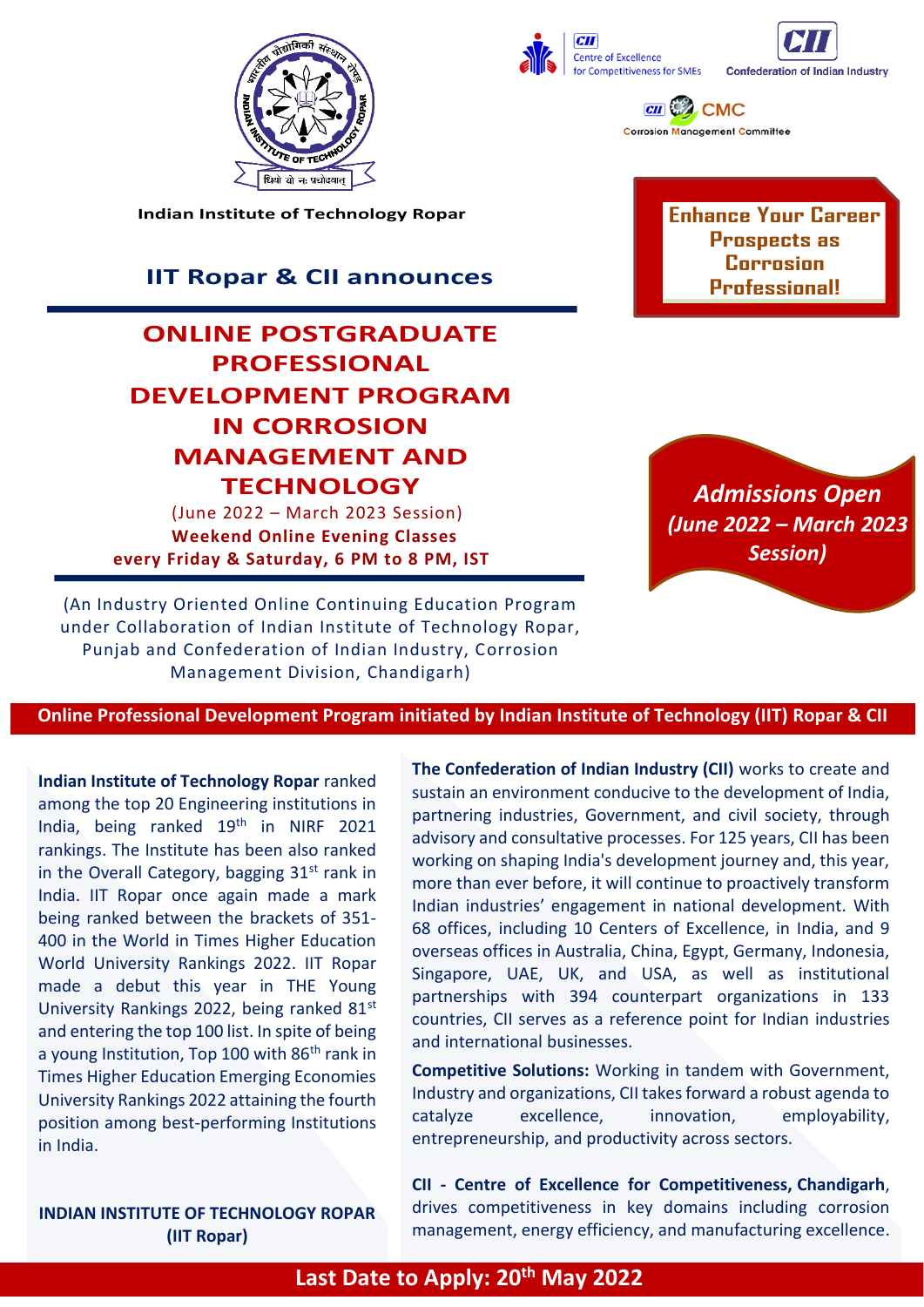## **Corrosion Engineering: An Exciting and highly paid Career Option**

What is so important about corrosion? The global cost of corrosion is estimated to be US\$2.5 trillion, which is equivalent to 3.4% of the global GDP (2013). These costs typically do not include individual safety or environmental consequences. Through near misses, incidents, forced shutdowns (outages), accidents, etc., several industries have come to realize that lack of corrosion management can be very costly and that, through proper corrosion management, significant cost savings can be achieved over the lifetime of an asset. It has significant costs to society. Besides the direct monetary loss to corrosion, it can compromise people's safety and life of infrastructure. It is in the country's best interest that corrosion be mitigated as much as possible.

**Knowledgeable professionals are needed to mitigate the menace of corrosion** so that assets can have a safe, reliable, and longer service life. Since corrosion engineering industry is an emerging & niche field, many job openings are expected to grow in this sector.

## **Business & Job Prospects in Corrosion Management**

Engineers, Corrosion Auditors, and Technologists are employed in the field of corrosion engineering & management. Completing a four-year degree in a relevant engineering discipline is usually the first step towards a career in corrosion engineering. Engineering disciplines typically involved in the industry are mechanical engineering, civil engineering, chemical engineering, electrical engineering, materials engineering, marine engineering, metallurgical engineering, and corrosion engineering. Those trained in corrosion engineering are employed in industries where corrosion is a particularly significant safety or economic issue. The professionals are mostly found in the oil and gas industries, manufacturing, EPC & civil infrastructure, marine industries and as Corrosion Experts & Auditors with consulting agencies and Corrosion Technology providers. The corrosion engineering industry is a fascinating option worth checking out. It could be the career path you've been looking for.

With the objective of competence development and enhancing job prospects in corrosion engineering and management and to create world class leaders into the domain, CII jointly with Indian Institute of Technology, Ropar, Punjab have designed the **"Online Postgraduate Professional Development Program in Corrosion Management and Technology"**. The course aims at creating world class professionals in Corrosion Engineering and Management Domain by facilitating industry oriented online continuing education program for working professionals, recent graduates and for those who wish to build their career in corrosion management field.

| <b>Program Highlights</b> |                                                                                                                             | <b>Career Prospects</b> |                                                                                                                                            |
|---------------------------|-----------------------------------------------------------------------------------------------------------------------------|-------------------------|--------------------------------------------------------------------------------------------------------------------------------------------|
|                           | Program to be run jointly by IIT Ropar and CII<br>Corrosion Management Division, Chandigarh                                 | $\checkmark$            | Opportunity to pursue and upgrade career as<br><b>Corrosion Manager/ Corrosion Professional</b>                                            |
|                           | <b>Industry Oriented Advanced Program for Working</b><br>Professionals helping in career growth and better<br>job prospects | $\checkmark$            | Highly Job Oriented Course for Engineering<br>Graduates/ Master of Science or Engineering<br>Diploma holders to pursue career as Corrosion |
|                           | Learning and Mentorship from Eminent Experts in<br>Corrosion Management, Technology and Asset                               |                         | Engineer/ Corrosion Analyst/ Corrosion Auditor in<br>India & abroad                                                                        |
|                           | Management                                                                                                                  |                         | Professionals to Build Proficiency in Corrosion                                                                                            |
|                           | Exposure to Industrial Best Practices and Case                                                                              |                         | Management                                                                                                                                 |
|                           | <b>Studies</b>                                                                                                              |                         | Opportunities for Entrepreneurs to learn and                                                                                               |
|                           | Highly interactive virtual classrooms                                                                                       |                         | start-up in emerging field of corrosion audit and<br>management                                                                            |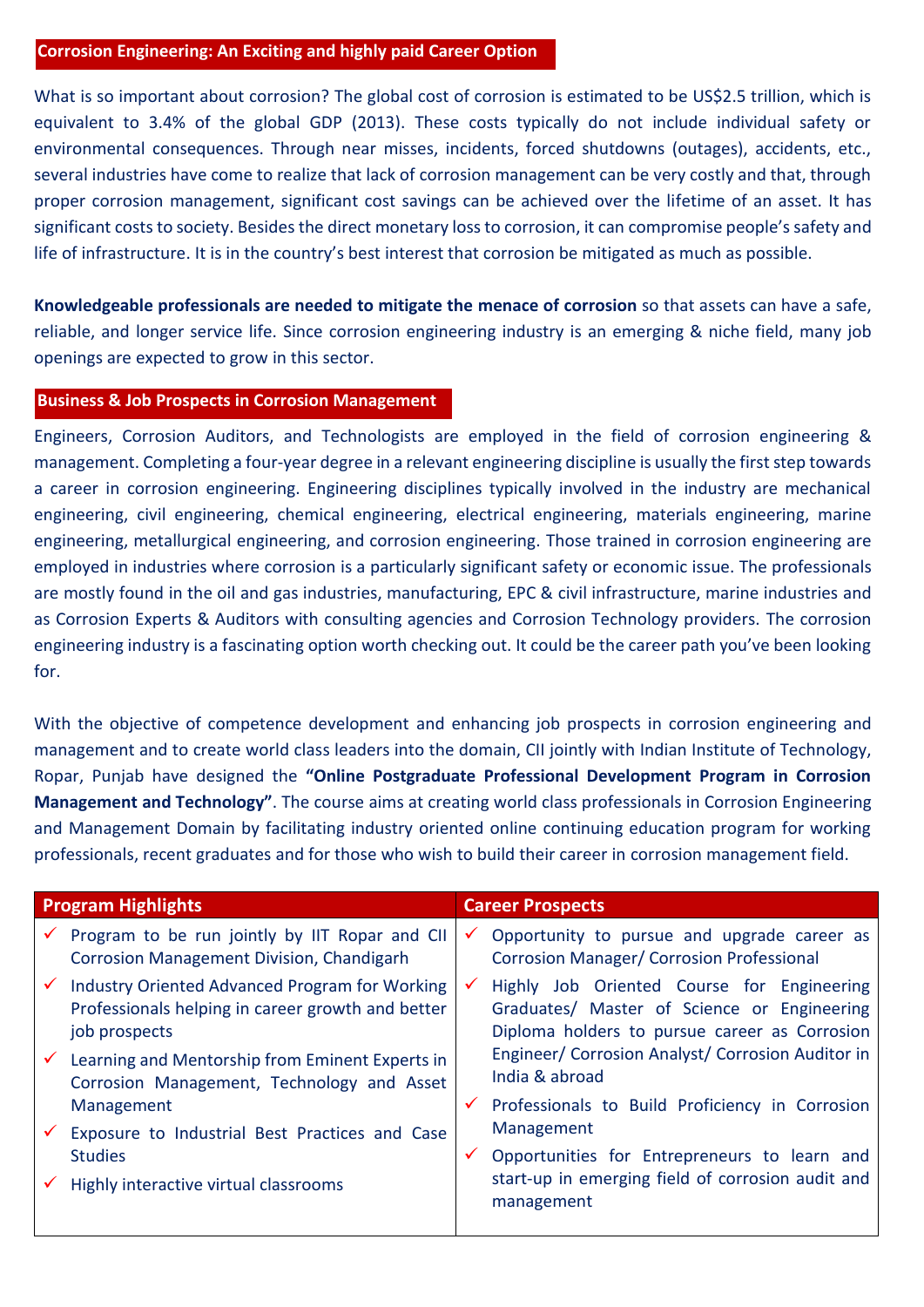| <b>Who Should Join?</b>                                                                                                                                             |                                                                                                                                                                                                                                            |
|---------------------------------------------------------------------------------------------------------------------------------------------------------------------|--------------------------------------------------------------------------------------------------------------------------------------------------------------------------------------------------------------------------------------------|
| professionals<br>PSU <sub>s</sub> /<br>Working<br>from<br>Industry/ Consulting Firms/ Oil & Gas &<br>Process Sector, EPC Sector/ Defense/<br>Shipping/Railways etc. | Mode of Conduct: The program will be conducted in online mode<br>through virtual classrooms. The virtual classes would be conducted<br>in the evening (6 PM to 8 PM, IST) on each Friday and Saturday.                                     |
| Practicing Corrosion Management and<br>$\checkmark$<br><b>Asset Management Professionals</b>                                                                        | <b>Program Duration:</b> The program will be in two parts (Part 1: June<br>2022 - October 2022, Part 2: November 2022 - March 2023).                                                                                                       |
| Production/Maintenance/Design/Project<br>$\checkmark$<br>/EHS/Quality Engineers/Managers                                                                            | Program will commence from June 2022.                                                                                                                                                                                                      |
| Graduates,<br>$\checkmark$<br>Recent<br>Engineering<br>Postgraduates in Science Streams                                                                             | <b>Eligibility:</b> Minimum qualification required<br>Bachelor's Degree in Engineering (Final semester students<br>awaiting their result can also register) OR<br>Master of Science or Diploma with at least 2 years of work<br>experience |

**Program Structure:** The program structure will comprise of virtual classroom, assignments, and Project work. Recordings of all the lectures/classes would be available for the reference. Course would mainly focus on practical case studies, analysis of corrosion failures, practical project work and assignment based on practical aspects, corrosion audits etc. Focus of the course would be to develop an understanding of corrosion, its mitigation & management and technology at global level, country level, industry level and as professionals with an aim to create corrosion expertise & leadership. Every subject would have experts' lectures from globally renowned experts, IIT faculty, CII – CMC, professionals including CEOs, MDs, and Heads of various business segments. **Course Outline**

| Part I:      |                                                | Part II: |                                                                                                                                                       |  |  |
|--------------|------------------------------------------------|----------|-------------------------------------------------------------------------------------------------------------------------------------------------------|--|--|
|              | $\checkmark$ Understanding Corrosion           |          | Corrosion Inhibitors Application, High Temperature                                                                                                    |  |  |
|              | <b>Materials and Corrosion</b>                 |          | Corrosion, Pipeline Corrosion, Cathodic Protection,<br>Corrosion of Steel in concrete structure<br>Corrosion Management of Process Industry & Failure |  |  |
| $\checkmark$ | Microbiologically Influenced Corrosion and its |          |                                                                                                                                                       |  |  |
|              | Control, Water Treatment Chemistry             |          | Analysis                                                                                                                                              |  |  |
|              | $\checkmark$ Protective Paints & Coatings      |          | Technology and Innovations in Corrosion Management                                                                                                    |  |  |
|              | $\checkmark$ Approach to Corrosion Management  |          | <b>Industrial Project</b>                                                                                                                             |  |  |

| <b>Program Fee*</b>                                                                                                                                                                                                                                                                                                                                     | <b>Admission Process</b>                                                                                                                 |  |  |  |  |
|---------------------------------------------------------------------------------------------------------------------------------------------------------------------------------------------------------------------------------------------------------------------------------------------------------------------------------------------------------|------------------------------------------------------------------------------------------------------------------------------------------|--|--|--|--|
| For Indian Participants: Rs. 50,000 + 18% GST                                                                                                                                                                                                                                                                                                           | The admission to the program will be done on first                                                                                       |  |  |  |  |
| For International Participants: US \$1000                                                                                                                                                                                                                                                                                                               | come first serve basis. Participants can register for                                                                                    |  |  |  |  |
| Program fee can be paid in following two ways-                                                                                                                                                                                                                                                                                                          | the program in online mode. Program fee can be                                                                                           |  |  |  |  |
| Lump sum fee at the time of registration:<br>a)                                                                                                                                                                                                                                                                                                         | paid through NEFT, IMPS, Debit/Credit card or Net-                                                                                       |  |  |  |  |
| Rs. 47,000 + 18% GST Or US \$940                                                                                                                                                                                                                                                                                                                        | banking.                                                                                                                                 |  |  |  |  |
| Program fee can also be paid in three installments - 1 <sup>st</sup><br>b)<br>Installment during program registration: Rs 10,000 +<br>18% GST Or US \$ 200<br>2 <sup>nd</sup> Installment before Program Commencement<br>(25 <sup>th</sup> May 2022): Rs 20,000 + 18% GST Or US \$400<br>3rd Installment before Part 2 (30 <sup>th</sup> October 2022): | nominations<br>Corporate<br>done<br>be<br>can<br><b>by</b><br>HR/Training department. Other individuals can<br>directly register online. |  |  |  |  |
| Rs 20,000 + 18% GST Or US \$400                                                                                                                                                                                                                                                                                                                         | * Program fee is non-refundable                                                                                                          |  |  |  |  |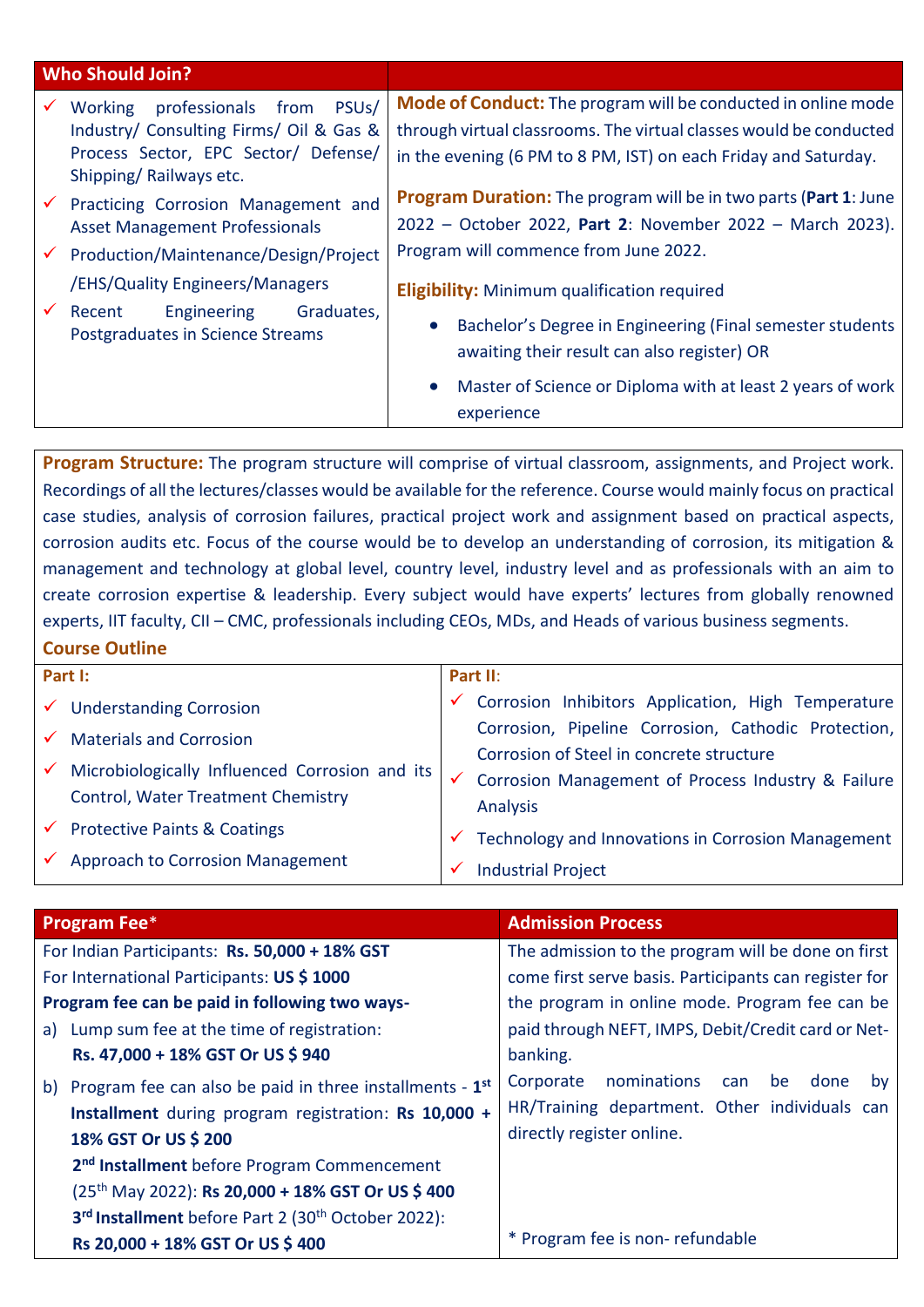| <b>Bank details for NEFT:</b>                                                                                                                                                                              | <b>Registration Process:</b>                                                                                                             |
|------------------------------------------------------------------------------------------------------------------------------------------------------------------------------------------------------------|------------------------------------------------------------------------------------------------------------------------------------------|
| Bank: ICICI Bank Ltd, Address: Sector-28, Chandigarh,<br>A/C Name: Confederation of Indian Industry, A/C<br>No.096405000413, IFSC No. ICIC0000964<br>Note: Corporate program package is also available for | 1. Registration can be done online or by confirming<br>through email and fee can be paid<br>bv<br>NEFT/RTGS/Check etc.                   |
| group nominations.                                                                                                                                                                                         | <b>Online registration link-</b><br>2.<br>https://cam.mycii.in/OR/OnlineRegistrationLogin.ht<br>ml?EventId=E000056766                    |
| <b>Required Documents:</b><br>scanned copies of,                                                                                                                                                           | Individual/ Self-Sponsored candidates need not<br>3.<br>to mention GST, or company details. Mention                                      |
| Aadhar Card/ PAN Card/ Any other National<br>a)<br><b>Identity Card</b>                                                                                                                                    | NA there. However, PAN No. is compulsory<br>4. Participants will be required to pay first                                                |
| Certificate<br>Qualification<br>(as<br>eligibility<br>b)<br>per<br>criteria/highest education)                                                                                                             | installment or Lump sum of program fee during<br>program registration.                                                                   |
| High School Certificate/ Mark-sheet / Passport<br>C)<br>copy (for Date of Birth Proof)                                                                                                                     | After successfully completing the payment,<br>5.<br>participants will receive payment confirmation                                       |
| <b>Passport Size Photograph</b><br>$\mathsf{d}$                                                                                                                                                            | mail and program registration mail.                                                                                                      |
| <b>Important Dates:</b><br>Last Date for Registration: 20 <sup>th</sup> May 2022                                                                                                                           | 6. Participants will be required to mail the scanned<br>copies of required documents. CII would send<br>communication mail for the same. |
| Program commencement: June 2022                                                                                                                                                                            | 7. Participants will receive the registration number<br>after document submission and verification.                                      |

# **Certificate:**

The evaluation will be based on assignments, project work and examinations. Candidates completing the program with satisfactory performance in evaluations will be awarded with *Certificate of Completion* jointly by IIT, Ropar & CII. *Certificate of Participation* will be awarded jointly by IIT, Ropar & CII to the candidates for completing the program, to whom certificate of completion cannot be awarded.

# **Program Benefits:**

Learning from the program will upgrade existing industry professionals to an expert in the field of corrosion management. For recent graduates this program will be highly beneficial to get in-depth knowledge on corrosion management and technology domain and to start their career journey into corrosion management. Participants will also get complementary registration in flagship events and conferences of CII like CII National Corrosion Circle Competition, Corrosion Summit, Conference on Addressing Corrosion in Auto & Auto Component Industry, and other virtual training programs related to corrosion.